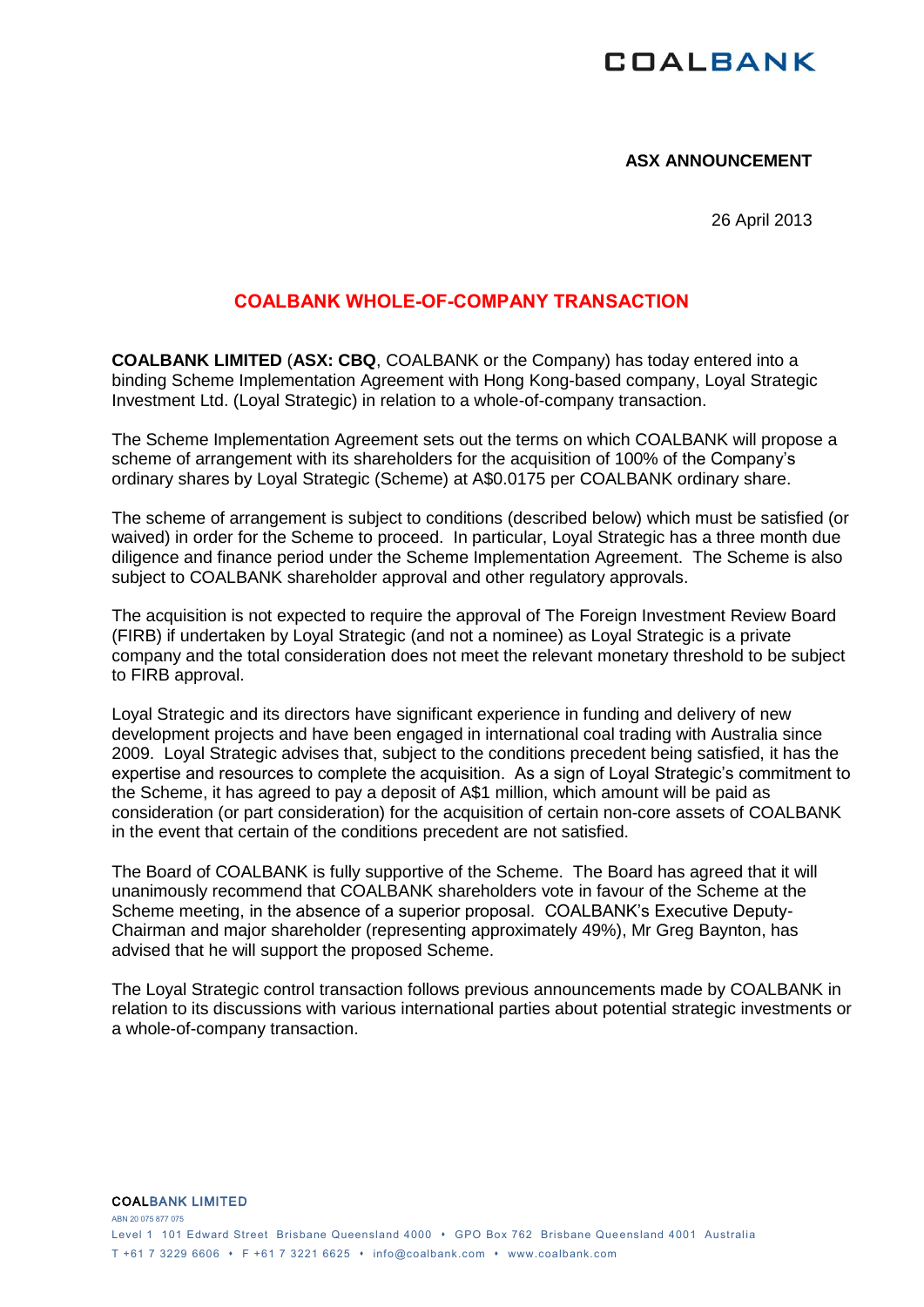## **Scheme Implementation Agreement**

## *Key terms*

Under the terms of the Scheme, Loyal Strategic has committed to acquire all the ordinary shares in COALBANK, at a price of A\$0.0175 per ordinary share payable by Loyal Strategic or its nominee. The obligation to proceed with the Scheme is subject to the satisfaction or waiver of the conditions precedent set out in the Scheme Implementation Agreement. The COALBANK Directors have agreed to support the proposed Scheme, by recommending that shareholder vote in favour of it, in the absence of a superior proposal.

## *Conditions precedent*

The Scheme is subject to a number of conditions precedent, including:

- (1) due diligence to the satisfaction of Loyal Strategic;
- (2) shareholder approval of the Scheme;
- (3) Loyal Strategic providing sufficient funding to complete the transaction (including to repay certain of COALBANK's liabilities); and
- (4) regulatory approvals, including ASIC, court approvals and FIRB approval (if required).

The scope of due diligence, which Loyal Strategic has three months to complete, relates to legal, accounting and technical due diligence. Key areas of due diligence include COALBANK's previously announced JORC inferred coal resource and title to and conditions of COALBANK's tenements.

The parties have until 30 September 2013 to satisfy the other conditions precedent, although the parties will work together to ensure, to the extent practicable, that the work required to satisfy those conditions is undertaken as expeditiously as possible.

The conditions precedent of the Scheme are set out in full in the Annexure.

## *Deposit*

Loyal Strategic has agreed to advance COALBANK a deposit of A\$1 million (Deposit) after the signing of the Scheme Implementation Agreement and after certain charges are given to Loyal Strategic to secure repayment of the Deposit (as set out below).

The Scheme Implementation Agreement provides that if certain conditions precedent cannot be satisfied, Loyal Strategic and COALBANK must complete one of the following alternative transactions:

## *Alternative Transaction A*

COALBANK must procure that its subsidiary transfers its interests in Coalbank South and Biloela South to Loyal Strategic in exchange for the Deposit as consideration for those transfers.

This alternative transaction will proceed if:

- (a) FIRB (if required) is not obtained before the Scheme's second court date;
- (b) the other relevant regulatory and shareholder approvals are not obtained by 30 September 2013;
- (c) a material adverse change or prescribed occurrence occurs before the Scheme's second court date;

#### COALBANK LIMITED

ABN 20 075 877 075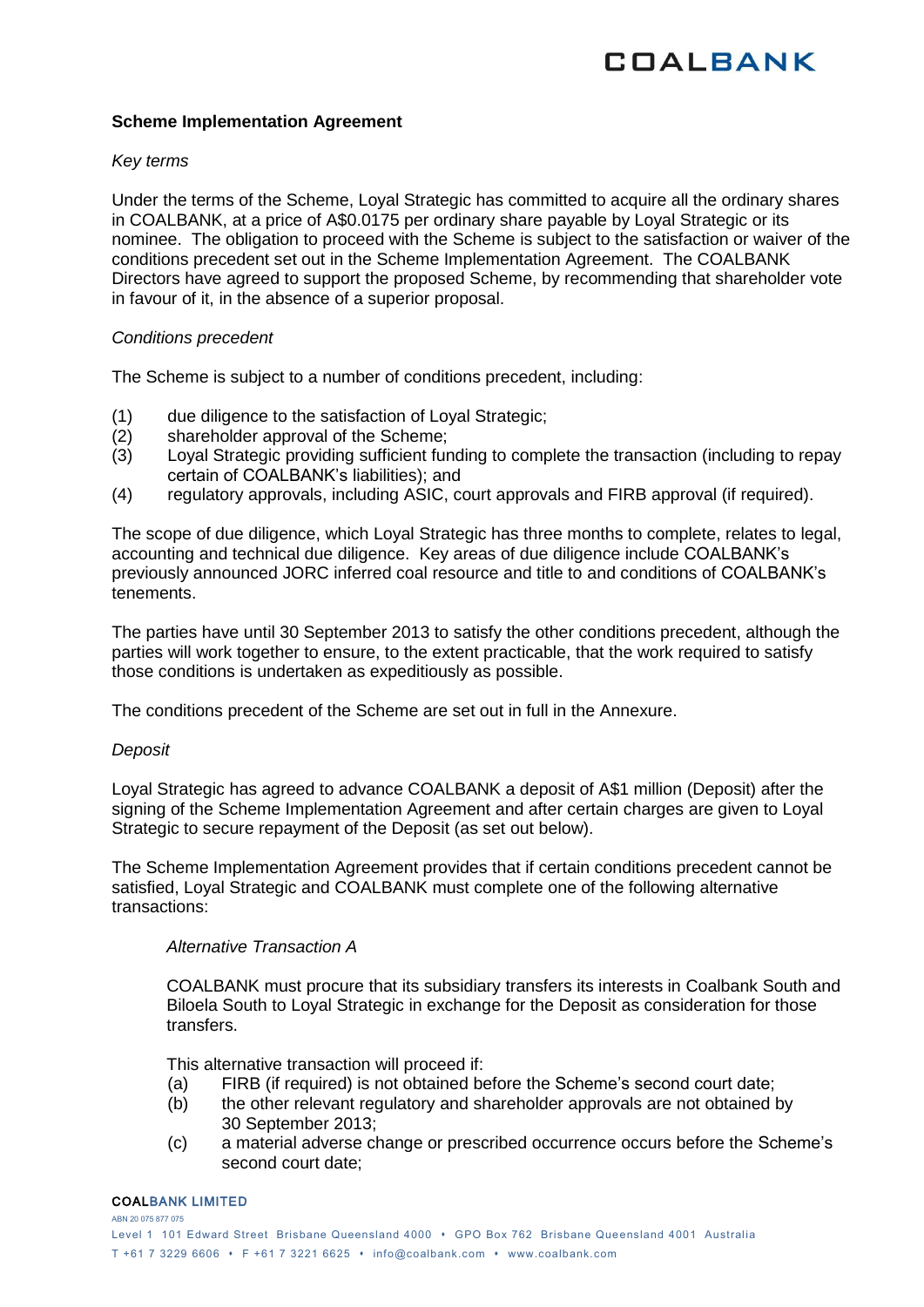

- (d) the representations and warranties given by Coalbank are not true and correct as at the date of the Scheme Implementation Agreement and the Scheme's second court date;
- (e) Loyal Strategic is not satisfied with its due diligence by the end of the three month period;
- (f) COALBANK's options and performance rights are not exercised, cancelled or transferred to Loyal Strategic before the Scheme becomes effective; or
- (g) Loyal Strategic terminates the Scheme Implementation Agreement on account of a breach of a material term by COALBANK or a COALBANK director changing his recommendation to shareholders to vote in favour of the Scheme.

## *Alternative Transaction B*

COALBANK must transfer and procure that its subsidiaries transfer their respective interests in Coalbank South, Biloela South, Chinchilla East and shares in Harvest Metals Pty Ltd to Loyal Strategic in exchange for Loyal Strategic paying COALBANK A\$1 million in addition to the Deposit as consideration for the transfers.

This alternative transaction will proceed if:

- (a) Loyal Strategic cannot obtain sufficient funding to complete the transaction; or
- (b) the representations and warranties given by Loyal Strategic are not true or correct as at the date of the Scheme Implementation Agreement and at the Scheme's second court date.

If either of the alternative transactions contemplated above are triggered and COALBANK is unable to complete that alternative transaction (including where the relevant tenements have not been registered in the name of Loyal Strategic within 24 months of the date of the Scheme Implementation Agreement due to no fault of Loyal Strategic), COALBANK must repay Loyal Strategic the Deposit (in cash) plus interest calculated at 15% per annum.

As security for the performance of COALBANK's obligation to repay the Deposit, COALBANK has agreed to grant a charge over its shares in Harvest Metals Pty Ltd and procure its subsidiaries to grant a charge in favour of Loyal Strategic in respect of the tenements relating to Biloela South, Coalbank South and those tenements held by Harvest Metals Pty Ltd (Charges). The Charges must be released immediately upon completion of the Scheme, on repayment of the Deposit, on termination of the Scheme Implementation Agreement by COALBANK for breach by Loyal Strategic, or will otherwise be released to the extent necessary to effect registration of the transfer of assets to Loyal Strategic with the relevant Government Agency under the alternative transactions described above.

## *Repayment of Convertible Bonds*

If the Scheme is approved by shareholders and by order of the Court, Loyal Strategic will advance COALBANK a short-term loan to repay COALBANK's convertible bond holders and certain other creditors of COALBANK.

## *Timing*

COALBANK expects to be in a position to despatch a Notice of Meeting and Scheme Booklet to all shareholders in June 2013 with a view to convening a Scheme meeting of shareholders to be held early August. Assuming the Scheme is approved by shareholders, its conditions are satisfied, and that ASIC and the requisite Court approvals are received, it is anticipated that completion of the Scheme and settlement could occur by the end of August 2013.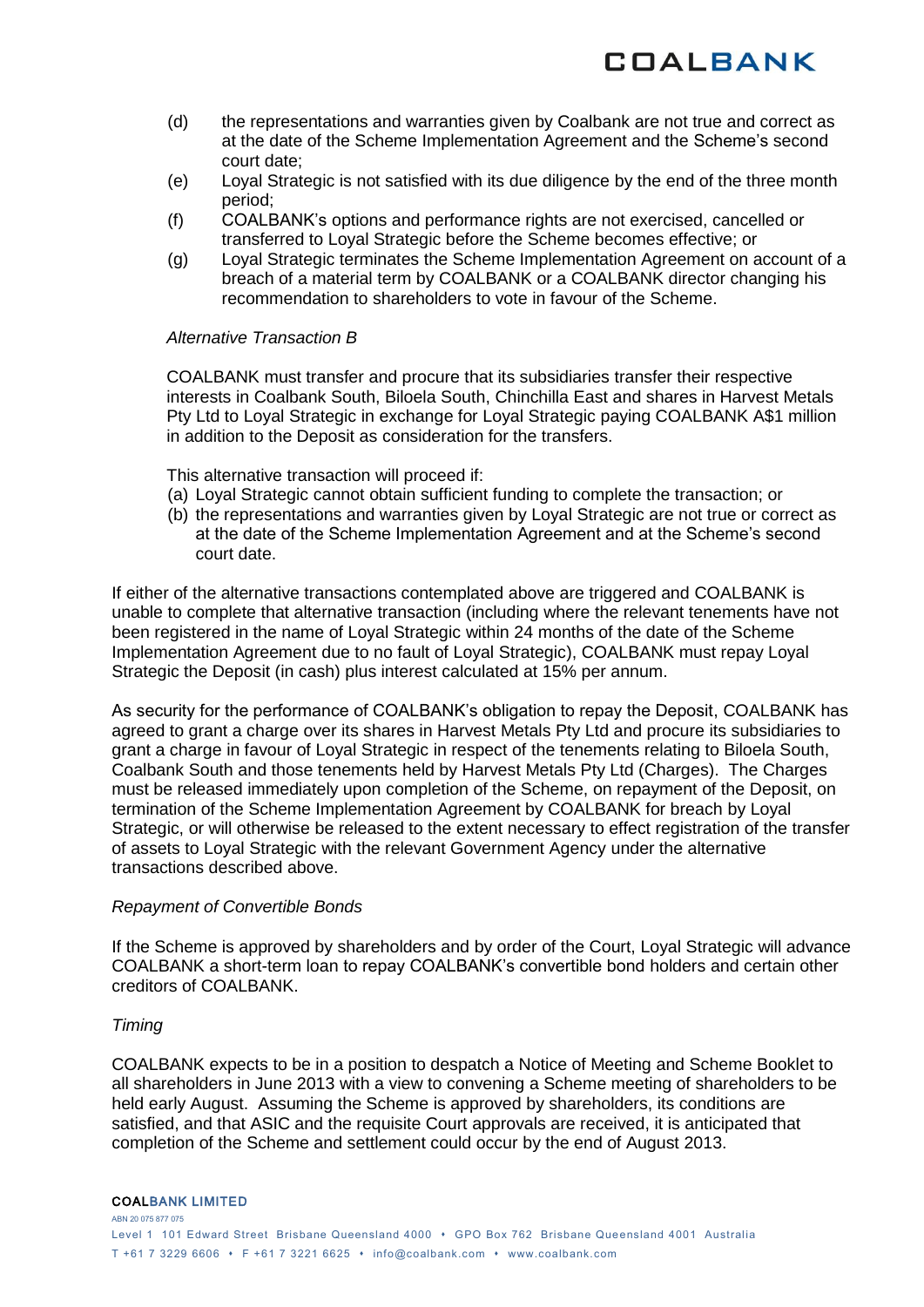

#### *Exclusivity*

COALBANK has agreed to standard exclusivity arrangements in respect of the proposed Scheme of Arrangement. The detailed terms of those arrangements are set out in the annexure to this announcement.

#### *Advisers*

COALBANK is being advised on the transaction by McCullough Robertson.

Further information:

Bruce Patrick CEO, COALBANK Limited Telephone +61 7 3229 6606

Greg Baynton Deputy Chairman COALBANK Limited Telephone +61 7 3229 6606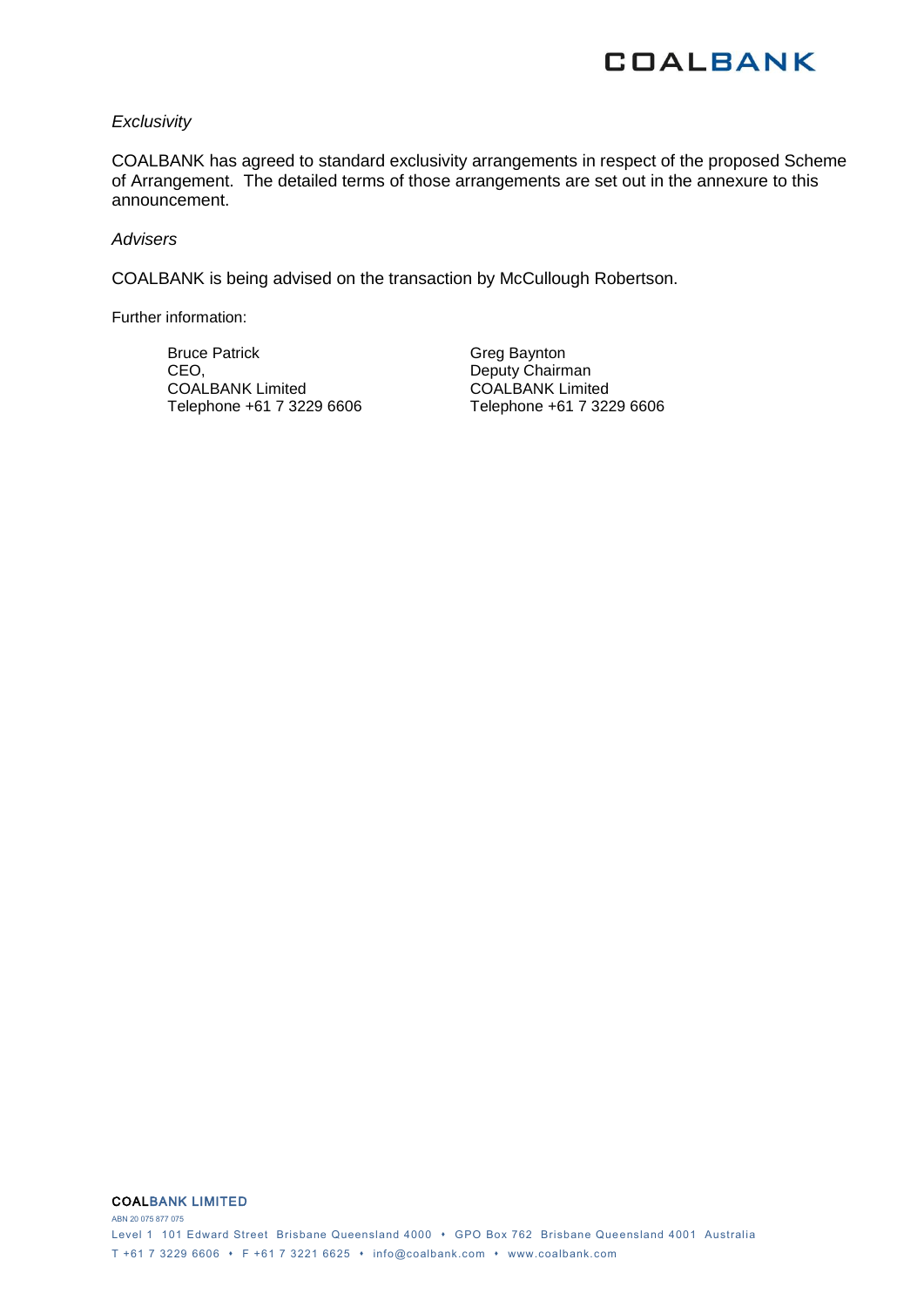## **ANNEXURE – SUMMARY OF KEY TERMS**

## **Conditions precedent**

The Implementation of the Scheme is subject to each of the following conditions precedent being satisfied or waived:

- (a) **(FIRB approval)**: if the Bidder determines, in consultation with the Target, that approval is required under either the FATA or the Policy for the Transaction and gives written notice to the Target by the end of the Exclusivity Period that such approval is required, before 8.00 am on the Second Court Date one of the following occurs:<br>(i) t
	- the Bidder notifies the Target in writing that the Treasurer of the Commonwealth of Australia (**Treasurer**) has advised that there are no objections to the Transaction under the FATA or the Policy and such advice is either unconditional or subject to conditions satisfactory to the Bidder; or
	- (ii) to the extent that the Transaction is required to be notified to the Treasurer under sections 26 or 26A of the FATA, but not under the Policy, the Treasurer ceases to be empowered to make an order under FATA in relation to the Transaction;
- (b) **(Court approval)** the Court approves the Scheme in accordance with section 411(4)(b) Corporations Act on or before the End Date;
- (c) **(Shareholder approval)** the Target Shareholders agree to the Scheme at the Scheme Meeting by the requisite majorities under the Corporations Act on or before the End Date;
- (d) **(Restraints)** no temporary restraining order, preliminary or permanent injunction or other order issued by any court of competent jurisdiction or other legal restraint or prohibition preventing the Transaction is in effect at 8.00 am on the Second Court Date:
- (e) **(No Material Adverse Change)** no Material Adverse Change occurs between the date of the Scheme Implementation Agreement and 8.00 am on the Second Court Date:
- (f) **(No Prescribed Occurrence)** no Prescribed Occurrence occurs between the date of the Scheme Implementation Agreement and 8.00 am on the Second Court Date;
- (g) **(Target Representations and Warranties)** the Target Representations and Warranties are true and correct in each case at the date of the Scheme Implementation Agreement and at 8.00 am on the Second Court Date as though made on and as of that time (except to the extent any such representation or warranty expressly relates to an earlier date, in which case, as of that date);
- (h) **(Bidder Representations and Warranties)** the Bidder Representations and Warranties are true and correct in each case at the date of the Scheme Implementation Agreement and at 8.00 am on the Second Court Date as though made on and as of that time (except to the extent any such representation or warranty expressly relates to an earlier date, in which case, as of that date);
- (i) **(due diligence)** the Bidder does not during the period ending the earlier of the Exclusivity Period and 8.00 am on the Second Court Date give a due diligence failure notice to the Target, which notice may be given by the Bidder in the event it becomes aware of any fact, matter or circumstance that was not disclosed in the Presentations and which is within the scope of the legal, accounting and technical due diligence the Bidder and its representatives will undertake for the purposes of this Transaction that has resulted or will likely result in a diminution in the value of the Target Group's net assets in excess of \$250,000 (except that this monetary threshold will not apply to a matter specified in paragraph (v[\)\(i\)\(v\)](#page-5-0) below) other than facts, matters or circumstances in connection with the following:
	- (i) exploration expenditure requirements under work programs for the EPCs;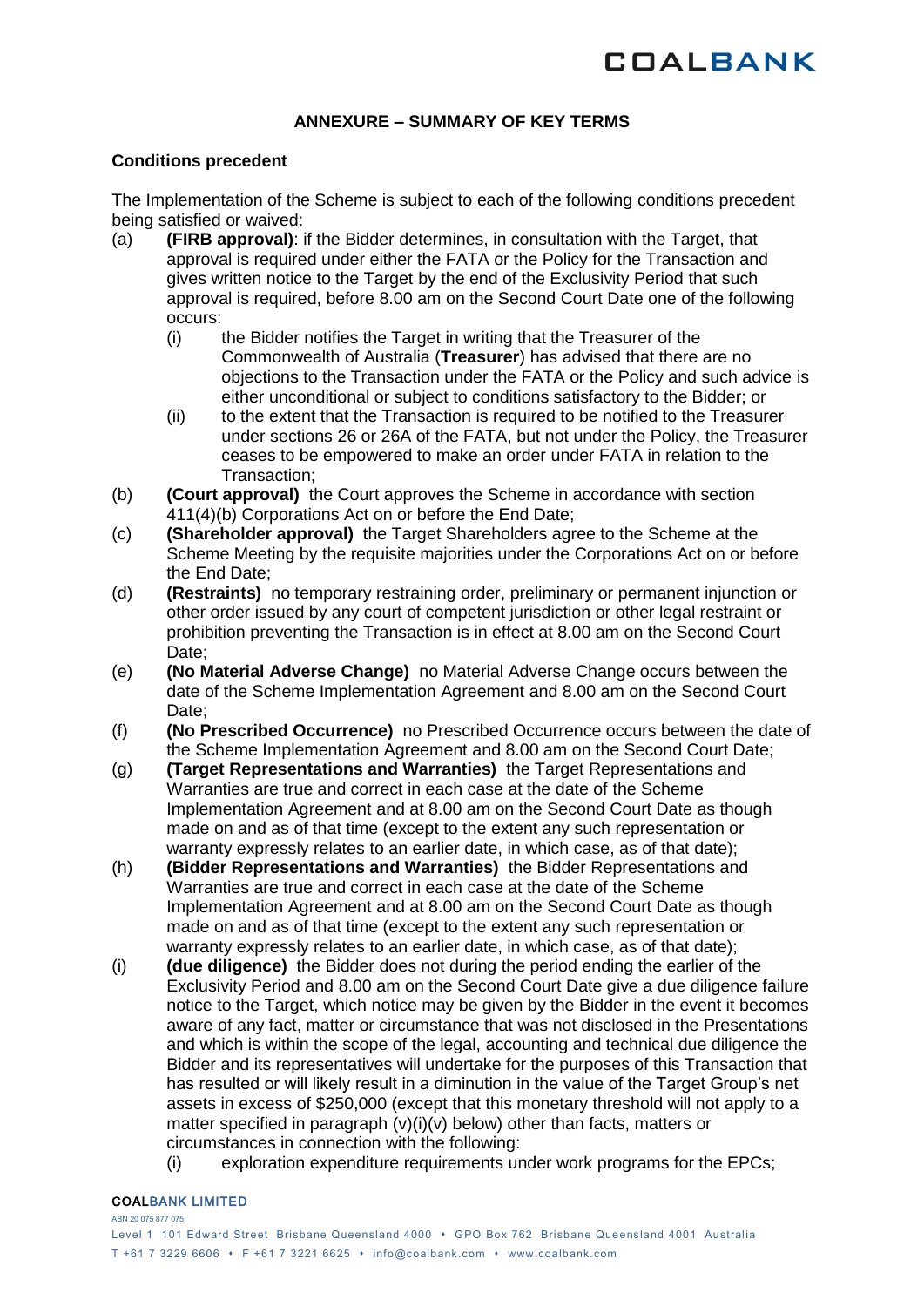

- (ii) future royalty payments in respect of the EPCs; and
- (iii) future rental payments for the EPCs.

For the purpose of this paragraph (i) such matters include, but are not limited, to the following:

- (iv) **(JORC inferred resource)** the Target's JORC compliant inferred resource in respect of the Blackall Coal Project, announced on 20 June 2012, is incorrect, misleading or deceptive in any material particular;
- <span id="page-5-0"></span>(v) **(good title)** a member of the Target Group does not have good title to any EPC listed in Schedule 4 of the Scheme Implementation Agreement and is not the applicant to any EPCA listed in Schedule 4 of the Scheme Implementation Agreement, other than as a result of the mandated relinquishment of tenements in the ordinary course;
- (vi) **(good standing)** any of the EPCs is not in good standing with the consequence that there is a reasonable likelihood an EPC will be forfeited or any renewal of an EPC will not be granted; and
- (vii) **(standard conditions)** any of the EPCs includes a condition or conditions which are unusually and materially burdensome or unnecessary to ensure the registered holder's compliance with applicable laws and good coal exploration practices;
- (j) **(funding arrangements)** the Bidder does not, during the period ending the earlier of the Exclusivity Period and 8.00 am on the Second Court Date, give a funding failure notice to the Target, which notice may be given by the Bidder in the event that it is unable to fund the Consideration and other payments due under the Scheme Implementation Agreement;
- (k) **(Target Options)** before 8.00 am on the Second Court Date, all of the Target Options are cancelled or transferred to the Bidder or the subject of agreements or arrangements that will, on or before the Implementation Date and to the satisfaction of the Bidder, cause the Target Options to be cancelled or transferred to the Bidder; and
- (l) **(Target Performance Rights)** before 8.00 am on the Second Court Date, all of the Target Performance Rights are exercised, cancelled or transferred to the Bidder or the subject of agreements or arrangements that will, on or before the Implementation Date and to the satisfaction of the Bidder, cause the Target Performance Rights to be exercised, cancelled or transferred to the Bidder.

## **Exclusivity**

In addition, the Target has granted the Bidder exclusivity during the Exclusivity Period during which:

- (a) **(no-talk)** the Target must not, and must ensure that no member of the Target Group nor any of their respective directors, employees, officers, agents or advisers participate in any negotiations or discussions in respect of any Competing Proposal;
- (b) **(no-shop)** the Target must not, and must ensure that no member of the Target Group nor any of their respective directors, employees, officers, agents directly or indirectly:
	- (i) solicits, invites, facilitates, encourages or initiates any enquiries, negotiations or discussions; or
	- (ii) communicates any intention to do any of these things,

with a view to obtaining any approach, expression of interest, offer or proposal from any person in relation to a Competing Proposal.

Those provisions do not prevent a party from undertaking an act otherwise prohibited by the 'no-talk' obligation if, in the opinion of the Target Board determined in good faith and based on the written opinion of legal counsel (which will be made available to the Bidder on

#### COALBANK LIMITED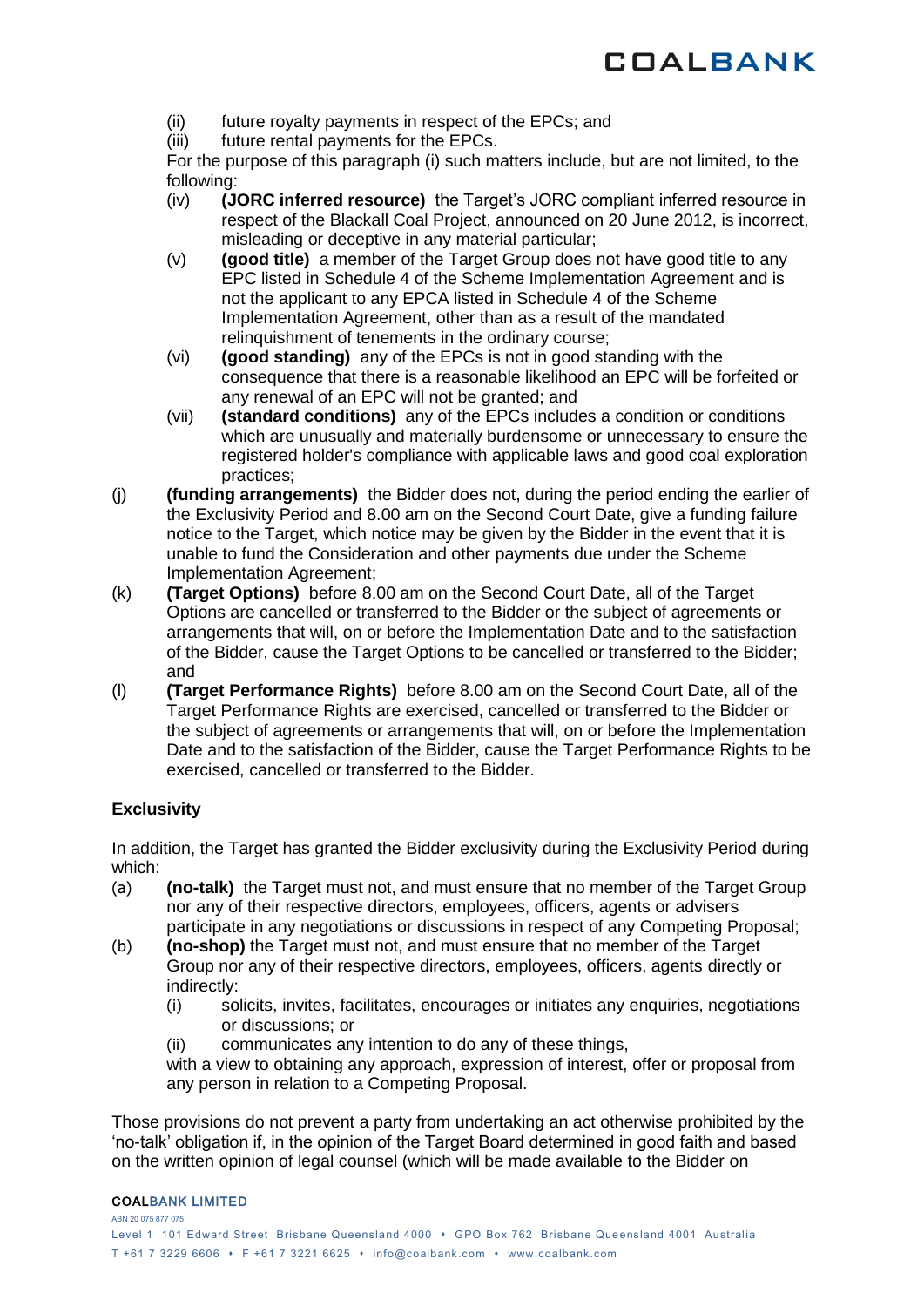

request), the Competing Proposal could be a Superior Proposal.

During the Exclusivity Period, the Target must not, and must ensure that no member of the Target Group, nor any of their respective directors, employees, officers, agents or advisers, recommends a Competing Proposal, or enters into any agreement, arrangement or understanding to pursue a Competing Proposal, unless it has first:

- (a) notified the Bidder in writing of the existence of the Competing Proposal and the person or persons proposing the Competing Proposal; and
- (b) given the Bidder at least five Business Days after provision of that information to provide a matching or superior deal to the Competing Proposal.

## **Definitions**

In this annexure, capitalised terms have the following meanings:

**Bidder** means Loyal Strategic Investment Ltd.

**Bidder Representations and Warranties** means the representations and warranties of the Bidder set out in Schedule 1 of the Scheme Implementation Agreement.

**Business Day** means a business day as defined in the Listing Rules.

**Competing Proposal** means a transaction which, if completed, would mean a person other than the Bidder or an associate of the Bidder would:

- (a) acquire a relevant interest in 20% or more of the Target's securities;
- (b) acquire control of the Target, within the meaning of section 50AA Corporations Act;
- (c) acquire all or a substantial part of the Target's business, assets or undertaking.

**Consideration** means \$0.0175 for each Scheme Share.

**Court** means the Federal Court or such other court of competent jurisdiction under the Corporations Act agreed to in writing by the Target and the Bidder.

**Effective** means the coming into effect, under section 411(10) of the Corporations Act, of the order of the Court made under section 411(4)(b) in relation to the Scheme.

**Encumbrance** means any mortgage, charge, pledge or lien and a security interest or a preferential or adverse interest of any kind.

**End Date** means 30 September 2013 or such later date as agreed between the Target and the Bidder.

**EPC** means an exploration permit for coal or an exploration permit for minerals, in each case issued under the *Mineral Resources Act 1989* (Qld).

**EPCA** means an application for an exploration permit for coal or an exploration permit for minerals, in each case to be issued under the *Mineral Resources Act 1989* (Qld).

**Exclusivity Period** means the period from and including the date of the Scheme Implementation Agreement to the earlier of:

- (a) the termination of the Scheme Implementation Agreement in accordance with its terms; and
- (b) the day which is three months from the date of the Scheme Implementation Agreement.

#### COALBANK LIMITED

ABN 20 075 877 075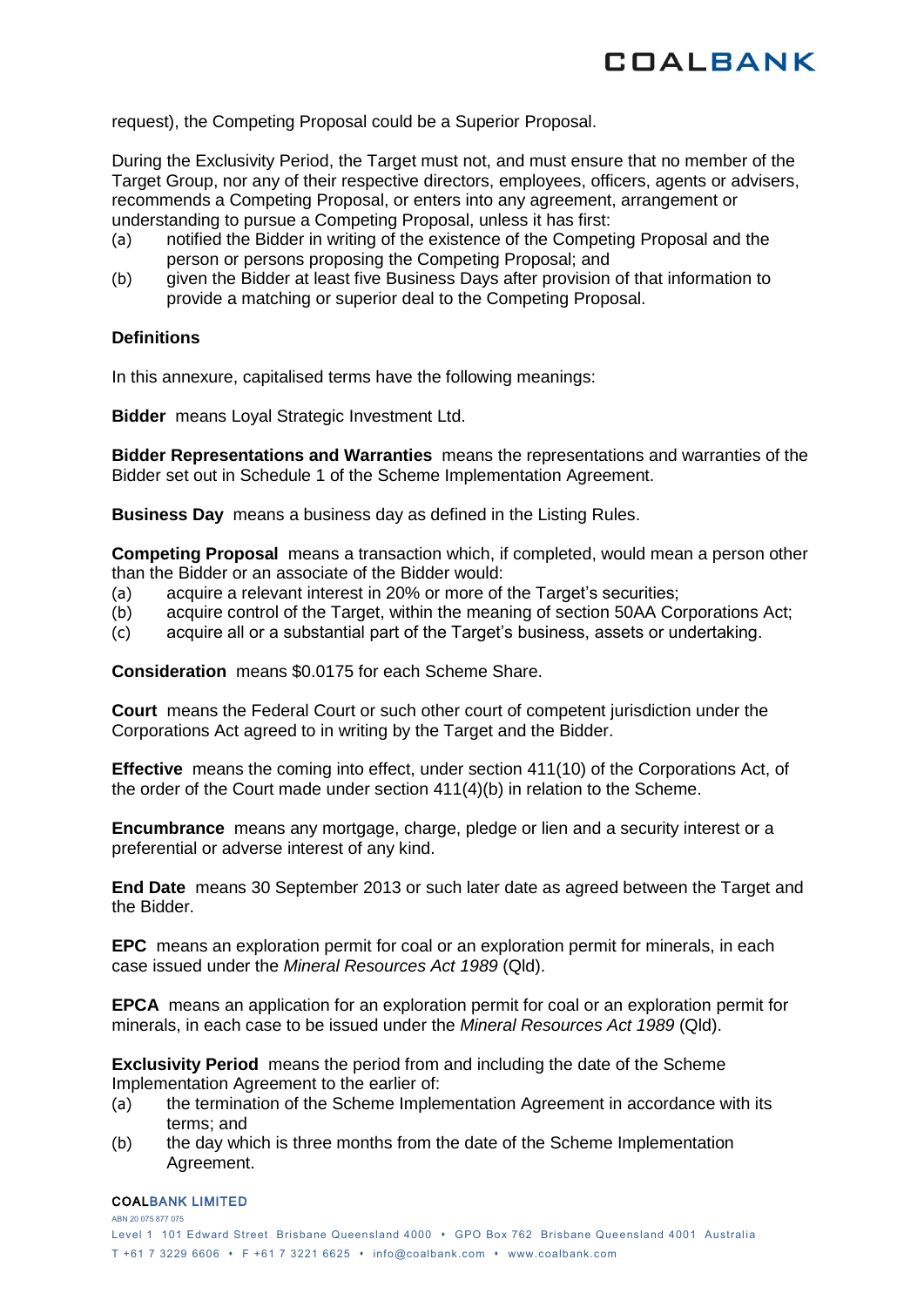## **FATA** means the *Foreign Acquisitions and Takeovers Act 1975* (Cth).

**Financial Indebtedness** means any debt or other monetary liability (whether actual or contingent) in respect of moneys borrowed or raised or any financial accommodation.

**Government Agency** means any Australian government or governmental, semigovernmental, administrative, fiscal or judicial body, department, commission, authority, tribunal, agency or entity, or any minister of the Crown in right of the Commonwealth of Australia or any State.

**Implementation Date** means the second Business Day after the Record Date.

**Insolvency Event** means any of the following events occurring in relation to a party:

- (a) a liquidator, receiver, receiver and manager, administrator, official manager or other controller (as defined in the Corporations Act), trustee or controlling trustee or similar official is appointed over any of the property or undertaking of the party;
- (b) the party is, or becomes unable to, pay its debts when they are due or is or becomes unable to pay its debts within the meaning of the Corporations Act, or is presumed to be insolvent under the Corporations Act;
- (c) the party ceases to carry on business; or
- (d) an application or order is made for the liquidation of the party or a resolution is passed or any steps are taken to liquidate or pass a resolution for the liquidation of the party, otherwise than for the purpose of an amalgamation or reconstruction.

**Material Adverse Change** means any matter, event or circumstance which occurs, is announced or becomes known to the Bidder after the date of the Scheme Implementation Agreement which (individually or when aggregated with all such matters, events or circumstances) has resulted in or is likely to result in a material diminution in the value of the Target Group but does not include:

- (a) any matter, event or circumstance arising from changes in economic or business conditions (including changes in thermal coal prices, likely operating or capital expenditure requirements or the intentions of other participants in the coal industry) which impact on the Target and its competitors in a similar manner:
- (b) any change in royalty or taxation rates or the law relating to royalties or taxation which impact on the Target and its competitors in a similar manner; or
- (c) any change occurring directly or indirectly as a result of any matter, event or circumstance required to be done or procured by a party pursuant to the Scheme Implementation Agreement.

**Policy** means the Australian foreign investment policy issued by the Foreign Investment Review Board.

**Presentations** means the presentations set out in Annexure G of the Scheme Implementation Agreement.

## **Prescribed Occurrence:** means:

- (a) **(conversion)** the Target converts all or any of its shares into a larger or smaller number of shares;
- (b) **(reduction of share capital)** the Target resolves to reduce its share capital in any way;
- (c) **(buy-back)** the Target:

#### COALBANK LIMITED

ABN 20 075 877 075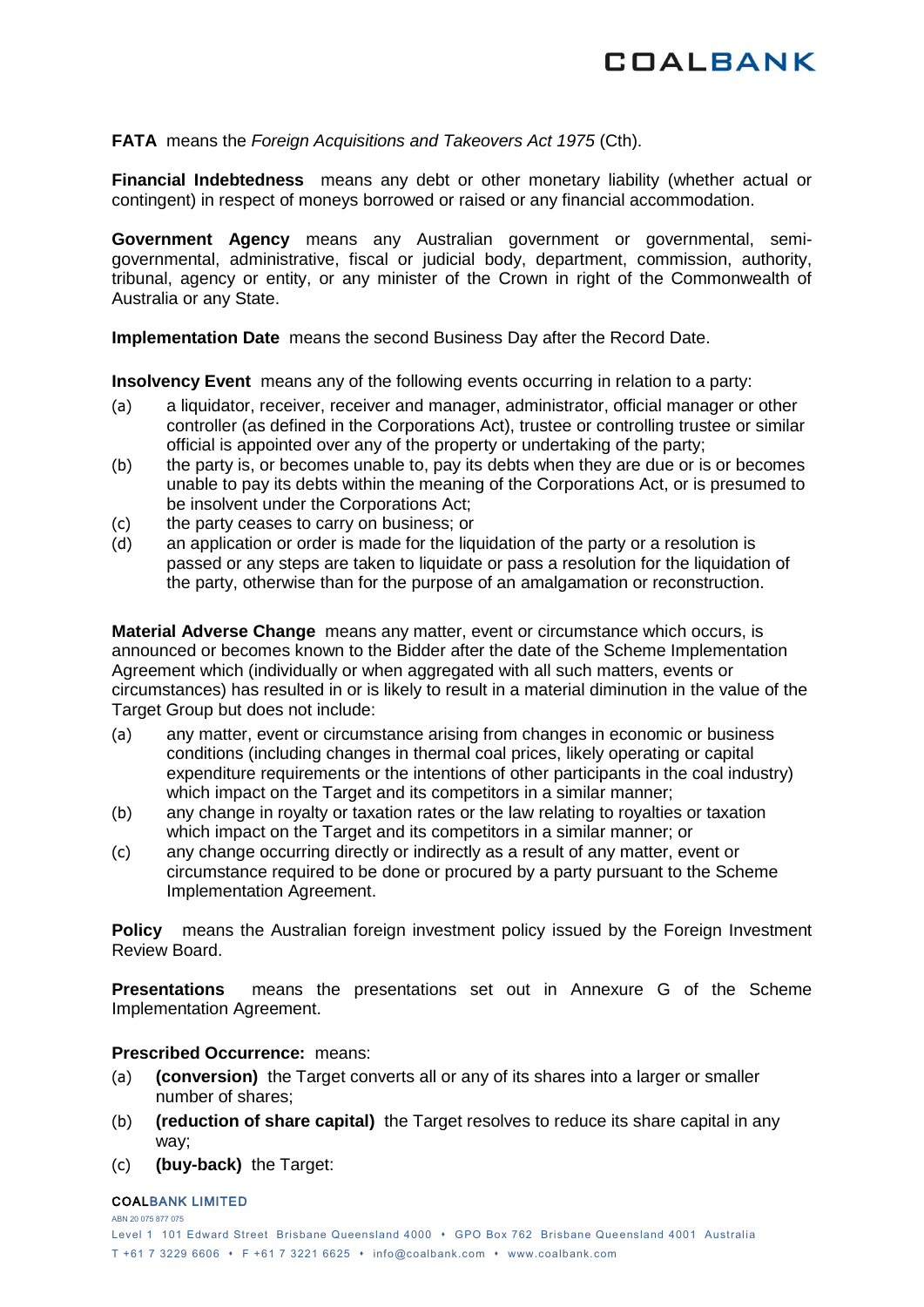

- (i) enters into a buy-back agreement; or
- (ii) resolves to approve the terms of a buy-back agreement under the Corporations Act;
- (d) **(distribution)** the Target makes or declares, or announces an intention to make or declare, any distribution (whether by way of dividend, capital reduction or otherwise and whether in cash or in specie);
- (e) **(issuing or granting shares or options)** a member of the Target Group:
	- (i) issues shares;
	- (ii) grants an option over its shares; or
	- (iii) agrees to make such an issue or grant such an option,

in each case to a person outside the Target Group, other than due to the exercise of Target Options or Target Performance Rights or conversion of Target Convertible Bonds;

- (f) **(securities or other instruments)** a member of the Target Group:
	- (i) issues securities or other instruments convertible into shares or debt securities; or
	- (ii) agrees to issue securities or other instruments convertible into shares or debt securities,

in each case to a person outside the Target Group:

- (g) **(constitution)** a member of the Target Group adopts a new constitution or modifies or repeals its constitution or a provision of it;
- (h) **(disposals)** a member of the Target Group disposes, or agrees to dispose, or is mandated by a Government Agency to dispose of, a part of its business or property where the value of such business, or property exceeds \$50,000 (either individually or, in the case of related businesses or classes of property, collectively) other than a partial relinquishment in the area of an EPC in accordance with the terms and conditions of the EPC documents or the relinquishment of EPC 1313 or EPC 1524;
- (i) **(acquisitions, disposals or tenders)** a member of the Target Group:
	- (i) acquires or disposes of;
	- (ii) agrees to acquire or dispose of; or
	- (iii) offers, proposes, announces a bid or tenders for,

any business, asset, interest in a joint venture, entity or undertaking where the value of such business, asset, interest, entity or undertaking exceeds \$50,000 (either individually or, in the case of related businesses or classes of assets, collectively) other than a partial relinquishment in the area of an EPC in accordance with the terms and conditions of the EPC documents;

- (j) **(Encumbrances)** a member of the Target Group creates any Encumbrance over the whole or a part of its business or property (other than a lien which arises by operation of law or legislation securing an obligation not yet due and consistent with past practice) which secures a liability greater than \$20,000;
- (k) **(employment arrangements)** a member of the Target Group:
	- (i) increases the remuneration of, or otherwise varies the employment arrangements with, any of its directors or employees;
	- (ii) accelerates the rights of any of its directors or employees to compensation or benefits of any kind; or
	- (iii) pays any of its directors or employees a termination or retention payment (otherwise than in accordance with an existing contract which, at the date of the Scheme Implementation Agreement, is in place and has been disclosed to the Bidder),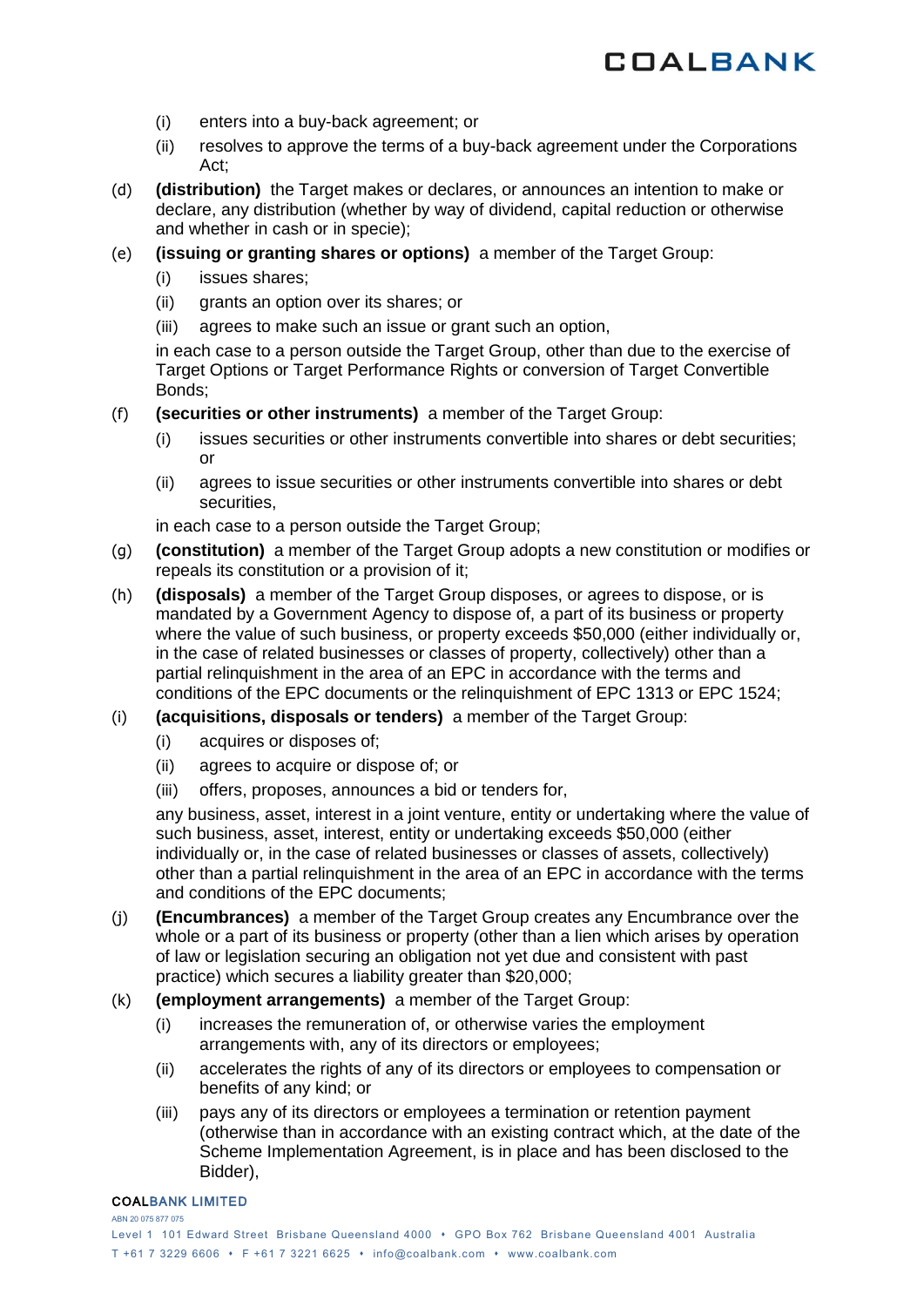other than as a result of contracted arrangements at the date of the Scheme Implementation Agreement;

- (l) **(commitments and settlements)** a member of the Target Group:
	- (i) enters into any contract or commitment involving revenue or expenditure by the Target Group of more than \$50,000 over the term of the contract or commitment;
	- (ii) waives any material third party default where the financial impact on the Target Group will be in excess of \$50,000;
	- (iii) accepts as a settlement or compromise of a material matter (relating to an amount in excess of \$50,000) less than the full compensation due to the Target or a Subsidiary of the Target;
	- (iv) is joined in any capacity in any legal, arbitral, administrative or other proceedings which may result in a fine, penalty, award, judgment, determination, loss, damages, expense or other liability in excess of \$150,000 in aggregate; or
	- (v) is required to pay or discharge a fine, penalty or liability or liabilities to a Government Agency in excess of \$50,000 in aggregate,

other than contracts or commitments entered into or expenses incurred in connection with the Scheme Implementation Agreement and the Transaction;

- (m) **(capital expenditure)** a member of the Target Group undertakes or agrees to undertake capital expenditure in excess of \$50,000 in aggregate;
- (n) **(insolvency)** an Insolvency Event occurs in relation to any member of the Target Group;
- (o) **(financial indebtedness)** a member of the Target Group provides financial accommodation (irrespective of what form of Financial Indebtedness that accommodation takes) in excess of \$50,000; or
- (p) **(breach of law)** a member of the Target Group takes or omits to take action which results in a breach of law material to a member of the Target Group,

provided that a Prescribed Occurrence does not include:

- (q) any issue of equity in the Target pursuant to the exercise of rights under Target Performance Rights and Target Options described in Schedule 2 of the Scheme Implementation Agreement;
- (r) any matter required to be done or procured by a member of the Target Group pursuant to the Scheme Implementation Agreement; or
- (s) any other matter, the undertaking of which the Bidder has approved in writing.

**Record Date** means 5.00 pm on the third Business Day after the date on which the Scheme becomes Effective.

**Scheme** means the scheme of arrangement between the Target and the Scheme Shareholders, in the form set out as Annexure A in the Scheme Implementation Agreement.

**Scheme Meeting** means the meeting of the Target Shareholders ordered by the Court to be convened under section 411(1) of the Corporations Act.

**Second Court Date** means the first day on which an application made to the Court for an order under section 411(4)(b) of the Corporations Act approving the Scheme is heard.

**Superior Proposal** means a publicly announced Competing Proposal for the Target that, taking into account all aspects of the Competing Proposal, is:

- (a) reasonably capable of being completed; and
- (b) more favourable to the Target Shareholders than the Scheme.

#### COALBANK LIMITED